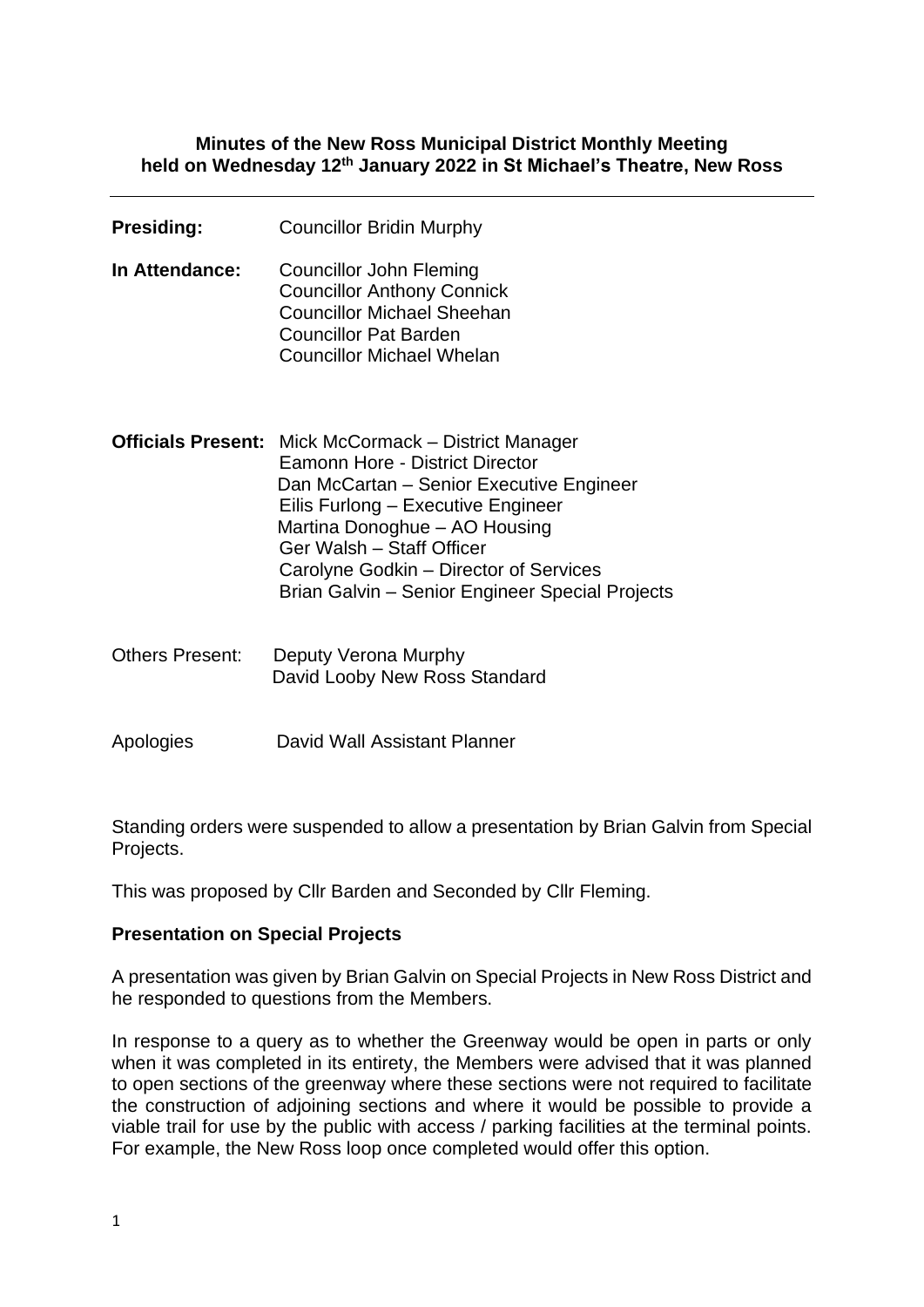Regarding a query on the John St building, the Senior Engineer advised that the current funding was to bring it to 'Shovel ready' stage and that further funding would be required to develop it after that. The members were advised that the CPO Notice to Treat would be served in February allowing for the preliminary design to be completed and the planning documents to be prepared.

The Chairman thanked the Senior Engineer for his presentation.

## **Sympathies**

Cllr Whelan expressed sympathies to the family of Michael Byrne, New Ross and Mary Byrne, Fethard on Sea

Cllr Murphy and Cllr Fleming gave their condolences to the family of Bridget Mahon, Clonroche.

Sympathies were expressed by Cllr Sheehan to the family of Glenis Coleman, New Ross

## **Congratulations**

Cllr Fleming congratulated Bobby St Ledger on winning the world Natural Strong Man title and Aidan Kennedy who won the over 40s masters event and PJ Kennedy who took silver in the same event at the WHEA World Strongman World Championships in Finland.

Cllr Sheehan congratulated Cllr Bridin Murphy on her election as Cathaoirleach of New Ross Municipal District.

### **1.0 Confirmation of Minutes**

1.1 Monthly Meeting –

The 8<sup>th</sup> December 2021 Minutes were proposed as presented by Cllr Barden and seconded by Cllr Connick

The 31st December 2021 Special Meeting Minutes were proposed as presented by Cllr Connick and seconded by Cllr Fleming

## **Matters Arising**

N/A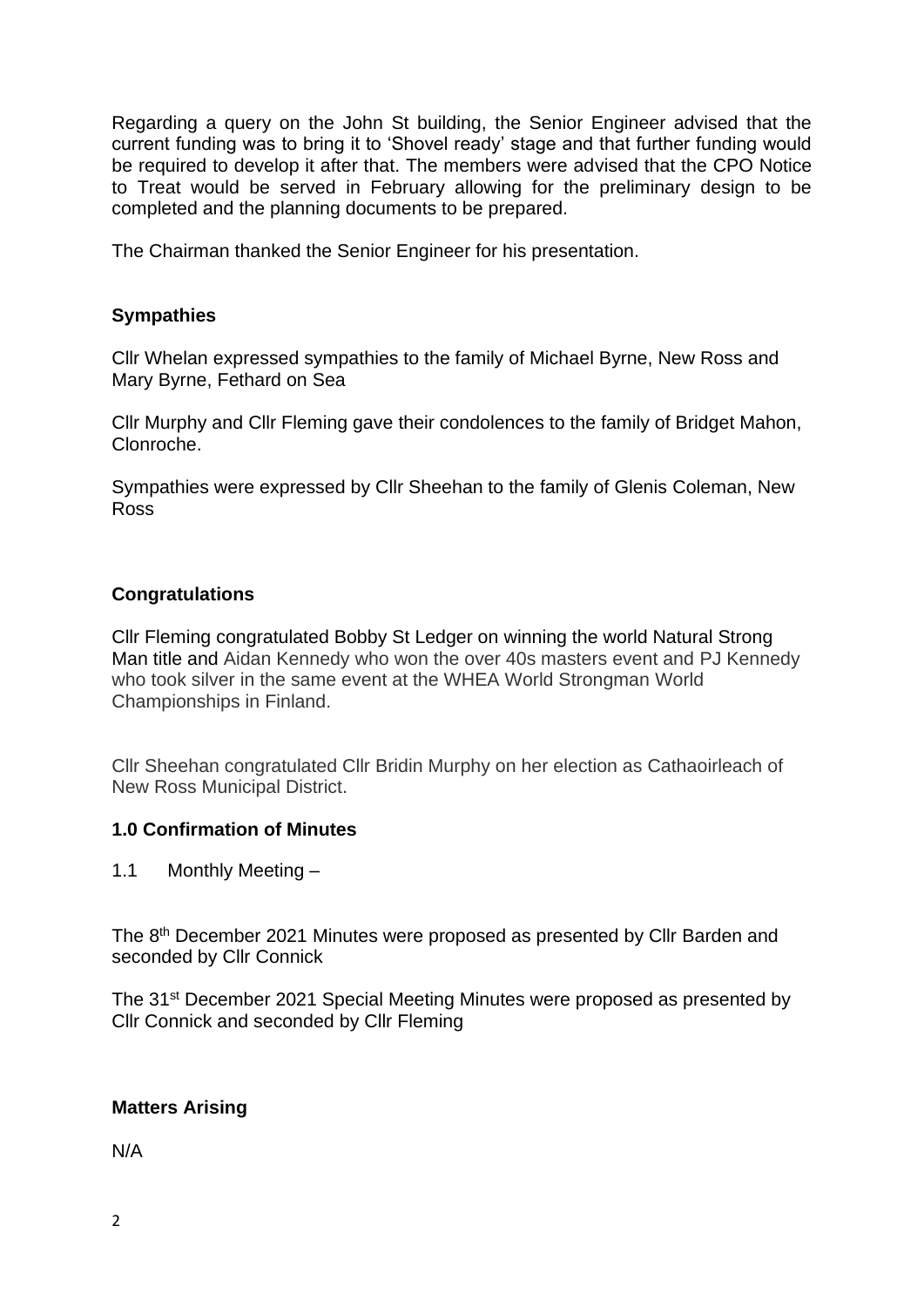## **2.0 Consideration of Reports and Recommendations.**

## **2.1 District Managers Report**

# **2.1a Special Projects Report – Presented earlier in the meeting**

The District Manager delivered his report and responded to queries raised by the Members. He congratulated Kilkenny County Council on the major clean up at the Pink Rock which was done recently. He also advised that work is continuing on dealing with the old CBS building and it is expected to soon be brought to the Members for de listing.

Following the request by the Members to have a Civic Awards night, they were informed that it was planned once restrictions would allow.

## **Proposed Festival Budget 2022**

The Members were presented with the proposed Festival 2022 programme which has a €100k allocation through the GMA and which is a significant investment by the Members in local Festivals in the Community and which, as outlined by the Director, promotes New Ross on the National and International stage and presents excellent value for the investment. The Festivals 2022 programme was proposed as presented by Cllr Whelan and seconded by Cllr Connick.

## **Arts & Amenities and Residents Association Grants 2022**

The Members were advised that the 2022 Arts and Amenity grants and Residents Association grants will be advertised in the newspapers and on Wexford County Council's website on 18th January and that applications will be open from then. Each Elected Member would have €6000 to distribute as they see fit for the Arts and Amenity grants and the Residents Association funding is €11,000 in total. The report with the allocations for both grants would be brought to the earliest possible meeting after the allocations process, for approval by the Members.

## **Ceremony to Open Garden of Remembrance and Reflection in Pearse Park**

The Members were advised that An Cathaoirleach Cllr Bridin Murphy would be opening the Garden of Remembrance and Reflection in Pearse Park on Friday the 28<sup>th</sup> January at 4pm. This was partially funded through the Decades of Centenaries fund and is in keeping with the National Garden of Remembrance theme nationwide, which all have 3 common elements

- A replica of the 1916 proclamation
- A flagpole for the tricolour
- Seven trees which represent the seven signatories of the proclamation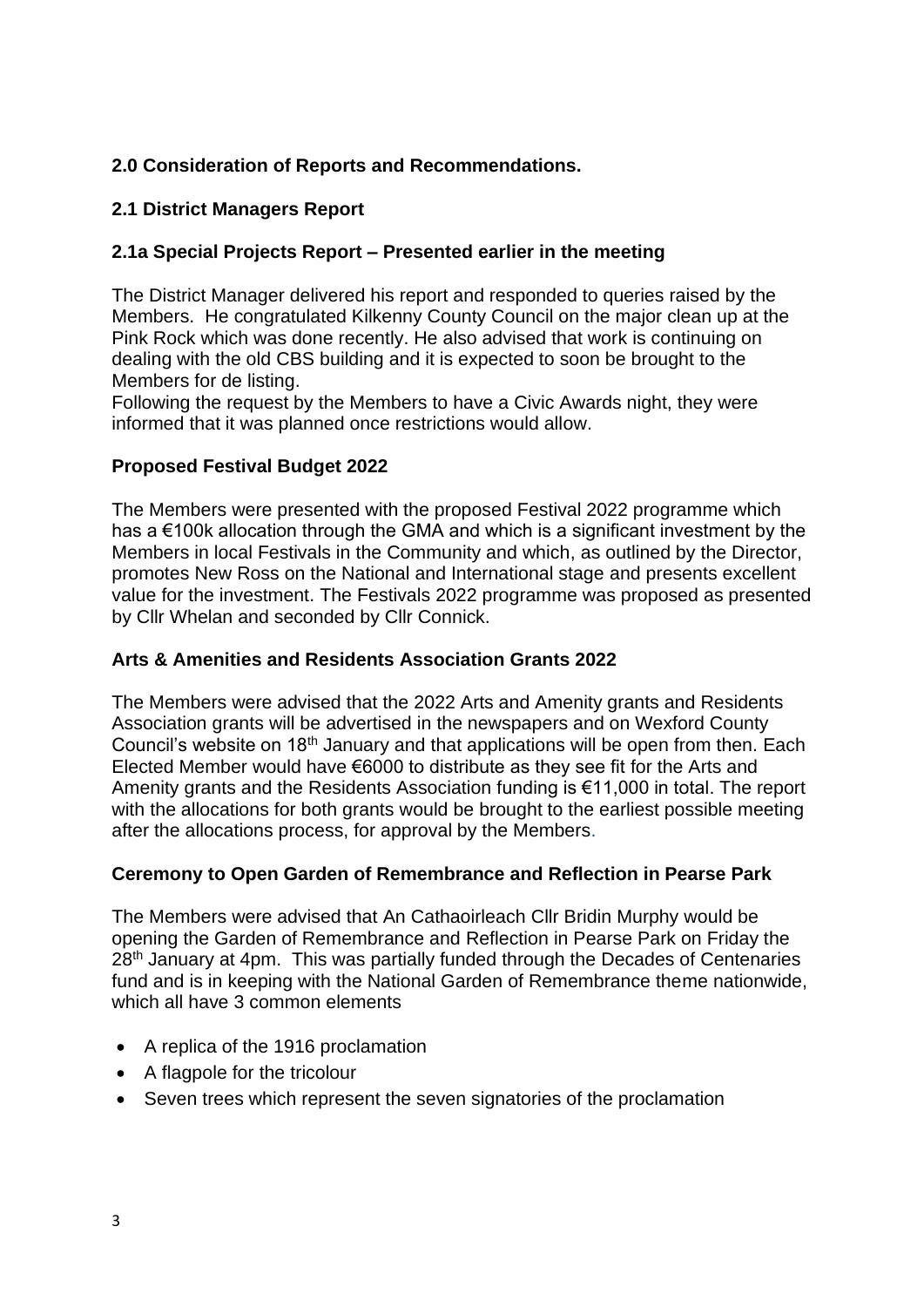Thanks were extended to the Town Gardener Sean Whelan along with Pat Laffan, Derek Furness and Ger Walsh for creating this civic area which is another great addition to the Award winning Town park.

Following the proposal by Cllr Sheehan and seconded by Cllr Whelan and agreed by all, it was decided that the Garden would be dedicated to all the Members of Cumann na mBan in the area.

## **Handing over of first Tri Colour raised in New Ross in February 1922**

The District Manager informed the Members that a handover by Mr Jim Sutton, of the first official tricolour raised in New Ross Town on the occasion of the handover of the Town by the RIC in February 1922, for display in the Tholsel, is being planned for Sunday 27<sup>th</sup> February at 12 pm whereby the Cathaoirleach Cllr Bridin Murphy will receive the flag on behalf of the Council.

Following the event the flag will be framed and remain in the Tholsel Chamber on display.

## **Town Centre First Plans**

The Members were advised that €100k was received under the new Town Centre First initiative funded by the Department of Rural and Community Development. This was applied for by the Enterprise section and will be led by the Planning/Enterprise sections with assistance from NRMD. The full detail on the allocation has still not arrived but it is another significant investment in the future of New Ross Town.

The main focus would be on tackling dereliction, vacant properties and on making Town centres more attractive places to live, work, socialise and run a business.

### **CCTV**

The Data Impact Assessments and requirements on the CCTV scheme are currently being worked on and will then be forwarded to the Garda Commissioner for sanction.

### **Destination Towns**

Works are continuing on the Destination Towns Project the Members were informed, with lots of procurement design and Tender assessment work being carried out on the Information Kiosk and wayfinding signage along with submission of claims to Failte Ireland. The Norman photo statues were received before Christmas and mock ups were being done to decide the best locations around the Town. Preferred locations for new Street signs around the Town were selected and the relevant property owners were written to and by and large, favourable responses are being received.

### **Pedestrianisation**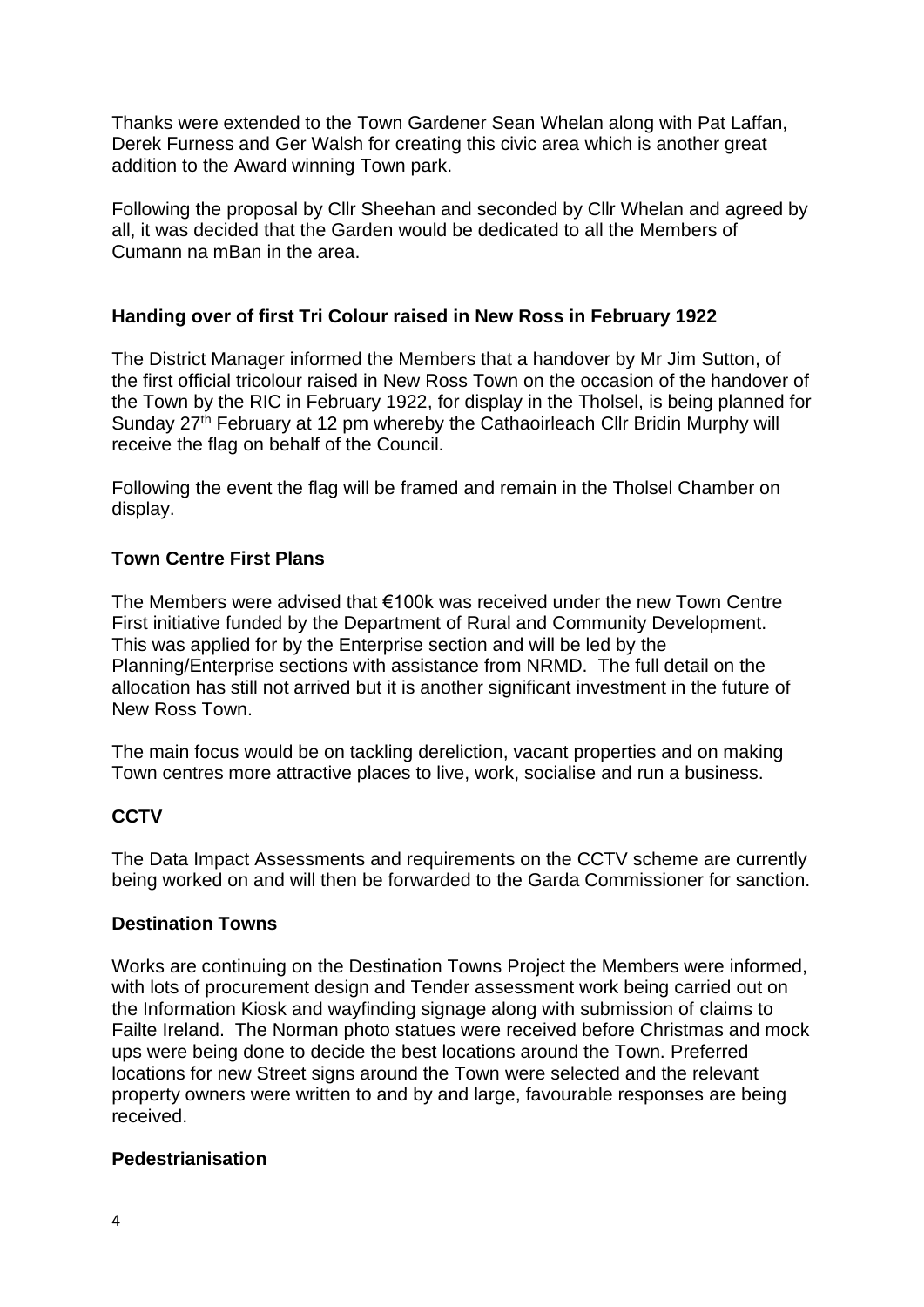The Manager advised that the Initial feasibility study was complete, and the raw data had been received from the Consultants on traffic and pedestrian counts and counts of traffic movement at junctions, with the final report expected within the next few weeks, followed by public consultation and engagement with the Chamber of Commerce and then bringing a final report back to the Members for consideration.

# **Playground Pearse Park**

An Cathaoirleach Cllr Pat Barden officially opened Pearse park Playground prior to Christmas, which has been a major success with huge usage and very positive feedback throughout the Christmas period. Due to the heavy rain, heavy usage and time of year the grassy areas had to be cordoned off to allow the grass to take root and matting to bed in. The Norman ship, castle, sand pit, sensory area, 5 way swing, climbing frame, zip wire and other attractions on the site remained open.

# **Arrow Ceremony at the Hook New Year's Day**

An Cathaoirleach Cllr Bridin Murphy along with fellow Councillors and representatives from the Dunbrody Archers cast an arrow into the Waterford estuary off the Hook on New Year's Day at the annual ceremony. There was great Local and National coverage of the event which again highlighted the Hook Lighthouse as one of the major Tourism draws to the region.

# **2.2. Roads Report**

The Roads Engineer delivered her report and responded to queries from the Members. The Members were shown photographs and film footage of the Christmas Day floods and were advised that funding is being applied for in order to have the repairs done as soon as possible. They were also advised that currently, about 80% of the work of the road crews is linked to the floods. All the Members commended the Officials and Road Crews who they said 'went over and above' on Christmas Day to deal with the flooding and safety and it was a tribute to them that no one was injured.

Consideration of a temporary structure at Chapel Bridge, was welcomed by the Members, as were the lights on Cherry's Road.

Line markings on Sugarhouselane and in Killane were requested.

The Director recognised the work of the Road crews and road Staff and advised that he had been given assurances that the flood repairs would be funded. He advised the Members, in relation to a query on gritting, that when the appropriate temperature is expected, an alarm monitoring system issues an alert.

# **2.3. Water Services Report**

The Senior Executive Engineer delivered his report and responded to queries from the Members.

The SEE and the Members complimented the Water Crew and the contractors for their work over Christmas and New Years, due to the flooding.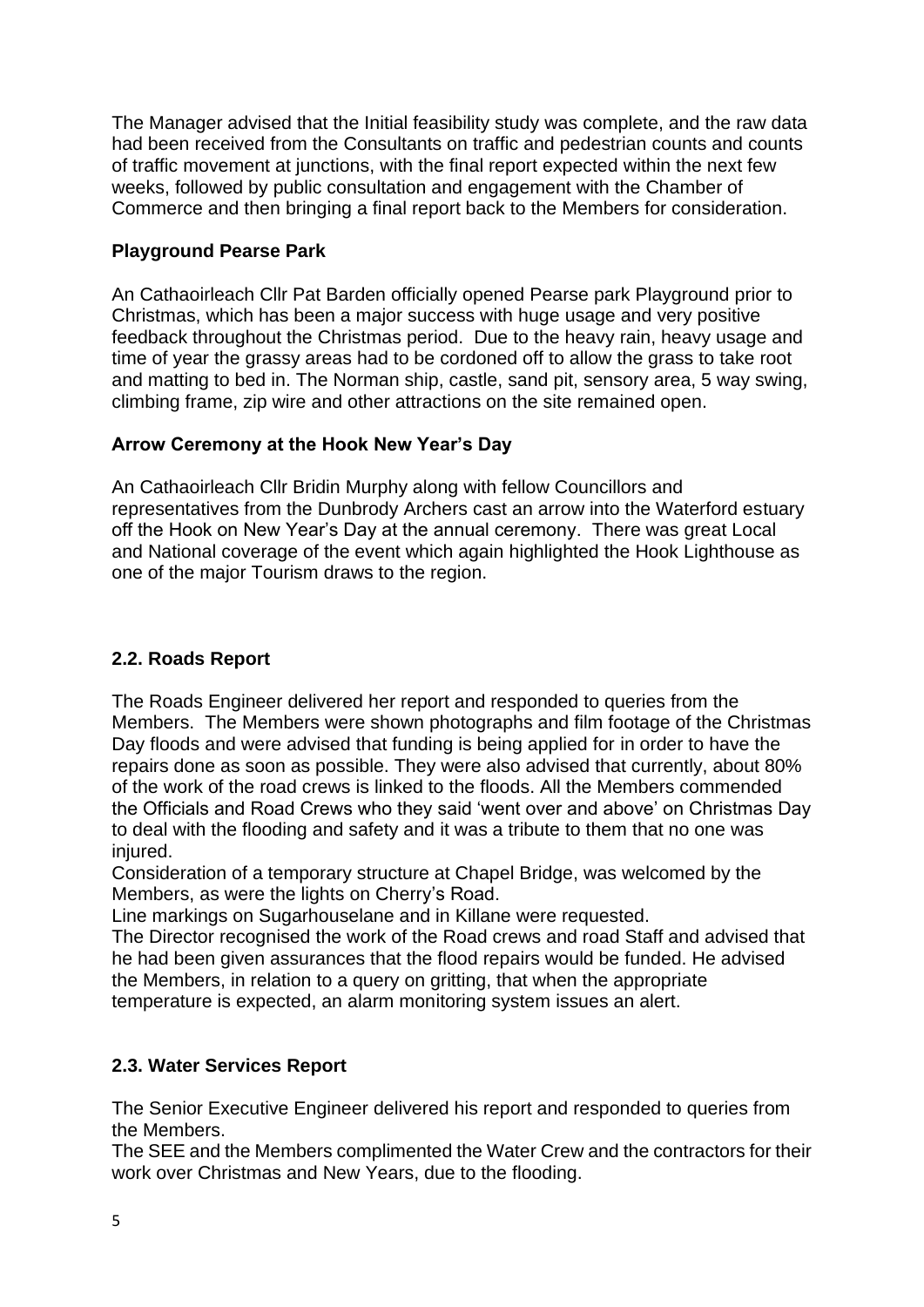The SEE was thanked for works which were carried out at Fairfields, Adamstown and in Whitechurch

## **2.4. Housing Report.**

The Housing report was delivered by the Administrative Officer, Housing who responded to queries from the Members.

She advised that the houses in Pondfields would be available from March and that she would revert with dates in relation to the building of the houses in Rosbercon.

## **2.5 Planning Report**

The Assistant Planner was unable to attend the meeting but made his report available to the Members.

## **2.6 Planning Grants**

The content of the report was noted by the Members.

## **2.7 Planning Refusals**

The content of the report was noted by the Members.

## **2.8 Libraries Archives & Arts Report**

The content of the report was noted by the Members.

### **2.9 Community Development Report**

The content of the report was noted by the Members.

## **2.10 Environment Report**

The content of the report was noted by the Members.

### **2.11 Fire Services Report**

The content of the report was noted by the Members and the Fire Service Crew were congratulated on bringing Santa to the Estates before Christmas.

### **2.12 Members Query System**